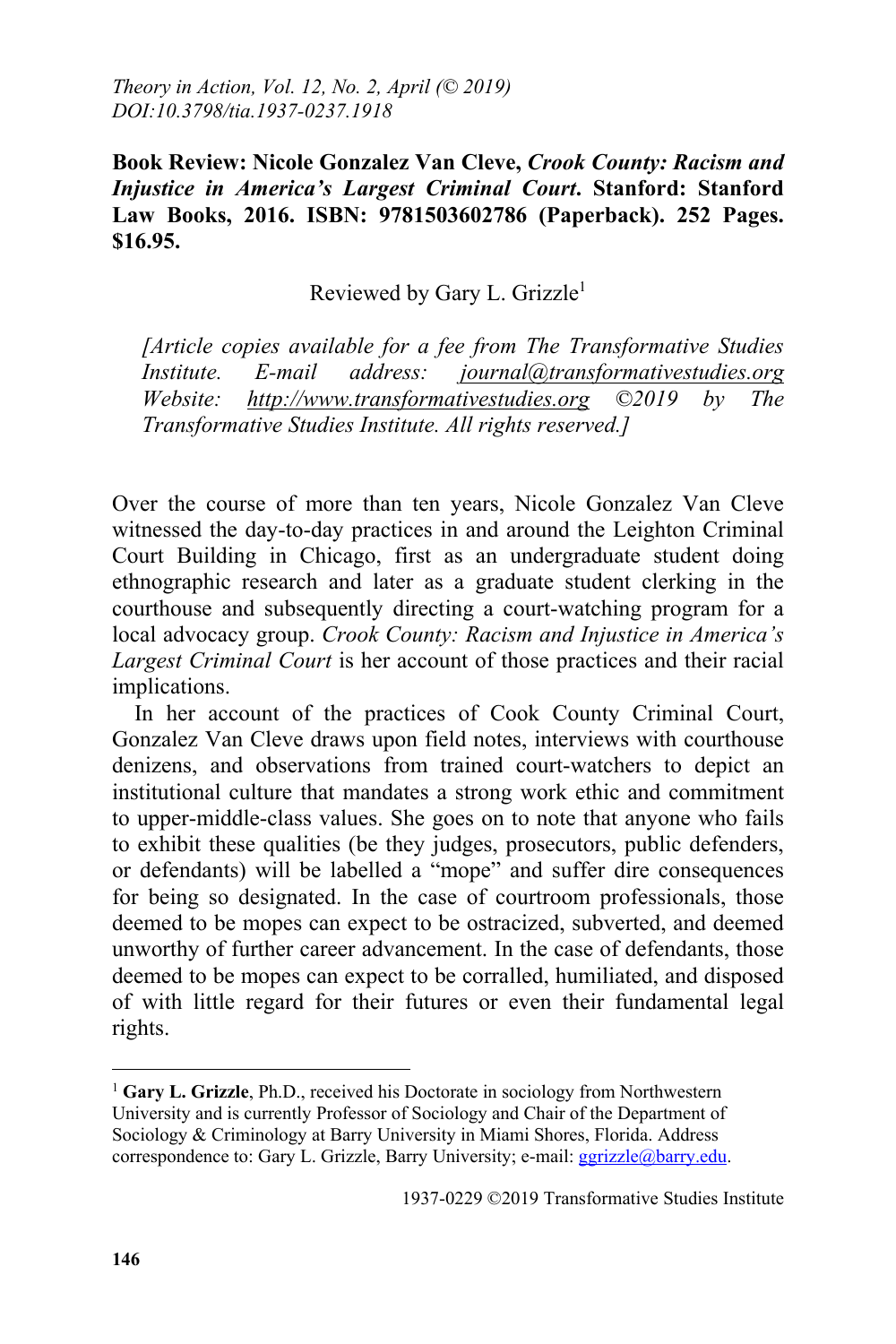The central theme of *Crook County* is that mope is a racialized concept in Cook County Criminal Court. That is, while all defendants are considered to be mopes – otherwise they wouldn't be before the court – in the case of black folks this label is ascribed to anyone who is not a courtroom professional: defendants, their family members and friends, and even college students working as court-watchers. White folks, on the other hand, are largely spared this ascription unless they are defendants and even then they can escape the label by "exhibiting an upper-middleclass demeanor" (65). In support of her characterization of mope as a racialized category Gonzalez Van Cleve describes harrowing incident after harrowing incident of the indiscriminant mistreatment of nonprofessional blacks by judges, prosecutors, and public defenders; oftentimes contrasting this mistreatment with the more civil treatment experienced by similarly situated whites.

To her credit, Gonzalez Van Cleve tempers her condemnation of the mope concept and its application in this setting with an understanding of its origins and functions. This concept has its origins, she contends, in the pressure to deal with a plethora of criminal cases, many of which are minor in nature, with limited resources. Within this context, Gonzalez Van Cleve regards the mope concept as functional in two senses. To begin with, this concept and the threat of it being applied to them serves to motivate courtroom professionals to work expeditiously to clear the court calendar by summarily disposing of minor cases (those involving mopes) so that they can devote their time to more serious cases (those involving "monsters"). In addition, this concept allows those professionals to summarily dispose of such cases without misgivings regarding the racial implications of their work: implications that are inescapable given the demographics of their clientele. After all, she notes, in their view they are practicing color-blind justice; it just so happens that most of the mopes they encounter are black. Hence, according to Gonzalez Van Cleve, the mope concept plays an integral role in the smooth running of Cook County Criminal Court and is therefore as contextually understandable as it is deplorable.

*Crook County* closes with a call to action. In this call, citizens are urged to serve on juries and to scrutinize court proceedings as concerned citizens; teachers are urged to take their students to court in order to educate them about the injustices occurring therein and to add an additional layer of scrutiny to the proceedings; and attorneys are urged to take pro bono cases and use their presence to disrupt the status quo by adding an element of professional scrutiny to the proceedings. Such actions, in her opinion, are essential for ensuring that our criminal justice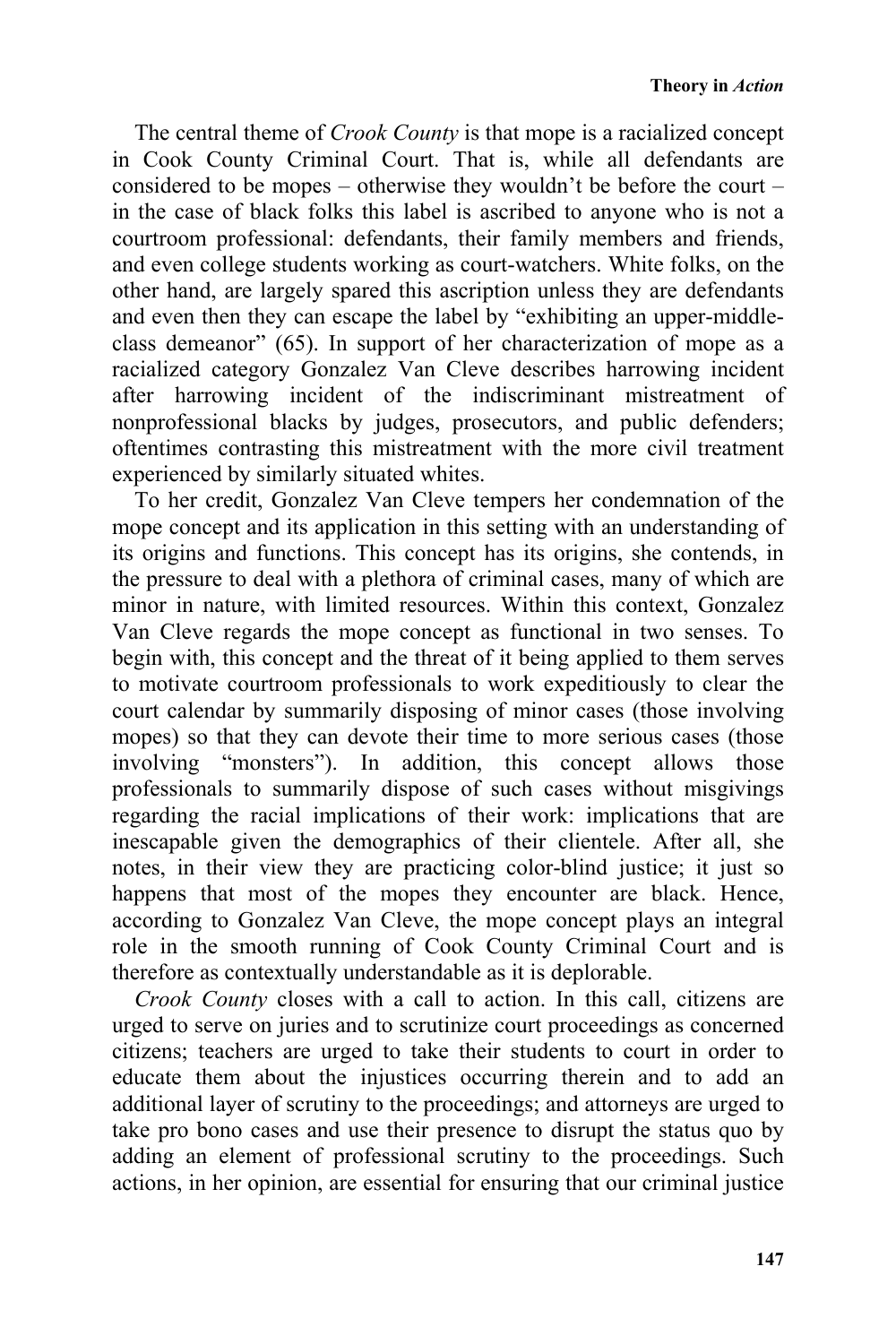system lives up to the humane and egalitarian ideals upon which it is purportedly founded.

*Crook County* is often lauded as muckraking in its finest tradition, and justifiably so. However, it is far more than that. It is muckraking that not only exposes the shortcomings of our criminal justice system; but the shortcomings of the ways in which many scholars seek to understand racism in that system as well. The two most important examples of such exposure are as follows.

First, this work exposes the shortcoming of relying on quantitative analyses to explore racism in the criminal justice system. The problem with these analyses (which often indicate that race has little impact on outcomes) is, Gonzalez Van Cleve contends, that they fail to reveal how the criminal justice process is experienced by black defendants and their families and friends. That is, they fail to reveal the segregation, forced subservience, degradation, and gross violations of due process that are routinely experienced by these populations irrespective of outcomes. Her exposure to such abuses led Gonzalez Van Cleve to conclude that the treatment of black folks in Cook County Criminal Court constitutes a form of modern day lynching and given the myriad examples of public dressing-downs, mocking of names and vernaculars, and even souvenir collecting recounted in this book, few readers will find grounds for disagreement. Thus, I find her insistence on the importance of focusing on processes as well as outcomes to be a significant contribution to our understanding of racism in the criminal justice system and, no doubt, to our understanding of racism in other contexts as well.

Second, this work exposes the shortcoming of focusing on the individual as the source of racist practices in the criminal justice system; a focus epitomized by treatments of implicit racial bias and its impact on police officers, prosecutors, and judges. While there was certainly no shortage of implicit, and oftentimes explicit, racism at play in Cook County Criminal Court, Gonzalez Van Cleve demonstrates that it is possible to have racist practices without necessarily having racist actors. Specifically, she demonstrates that successful participation in the culture of this institution mandates that attorneys adhere to a code of conduct that has racial implications regardless of their private beliefs; beliefs that came across in interviews as quite progressive in many instances. As noted earlier, those who fail to adhere to this code can expect to be ostracized, subverted, and deemed unworthy of further career advancement which explains, in her view, how racist practices can be found in a setting in which "all the major leadership roles were filled by people of color" (57). Given her depiction of the pressure to conform to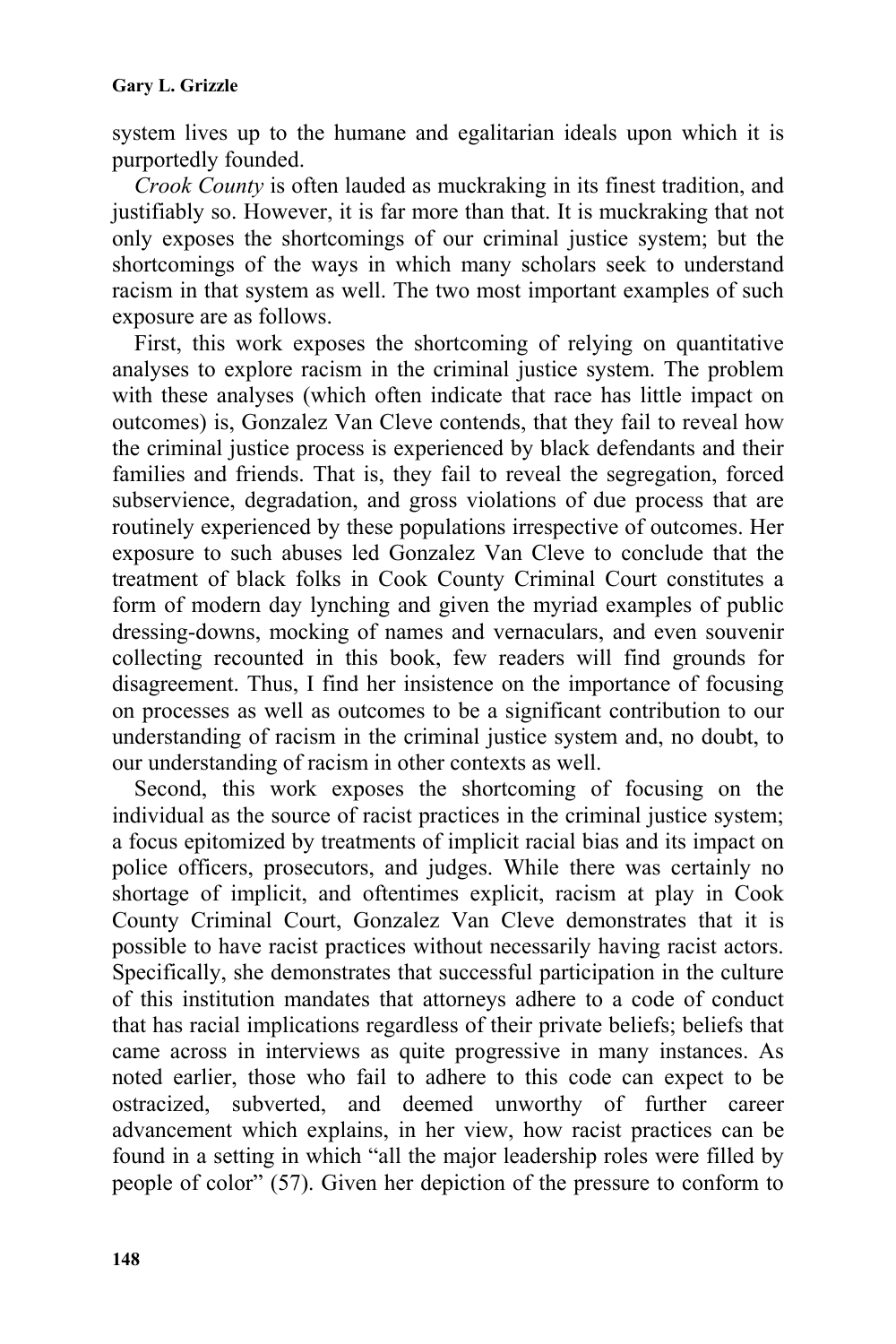institutional norms and the disparity she reveals between the private beliefs of many attorneys and their public complicity in the dispensing of racialized justice, few readers will find grounds for disagreement. Thus, I find her reminder of the importance of structural racism to be a significant and timely contribution to our understanding of racism in the criminal justice system and, once again, to our understanding of racism in other contexts as well.

As much as I find myself sharing in the appreciation of *Crook County: Racism and Injustice in America's Largest Criminal Court* as a treatment of racialized justice, I also find myself harboring concerns about two issues: its relative inattention to the role of class in Cook County Criminal Court and its suggestion that our existing criminal justice system can be reformed.

With regard to my first concern, despite the fact that Gonzalez Van Cleve posits early on that "there are two systems of justice in America: one for upper- and middle-class whites and another for the poor and people of color" (xiii) her focus is clearly on the impact of race on the goings-on in Cook County Criminal Court, hence the title of her book. While I have no objection to this focus, I do think that greater consideration of the role of class in those goings-on is warranted for two reasons.

First, greater attention to class might enhance our understanding of how the black professionals in Cook County Criminal Court (particularly the many in leadership positions) can be so readily complicit in the mistreatment of other black citizens. It could be that these courtroom professionals are simply practicing the same culturally prescribed colorblind racism as their white counterparts, as Gonzalez Van Cleve suggests on the few occasions that she addresses this issue: her focus being overwhelmingly on the whiteness of the perpetrators of injustice in this context. However, I suspect that there might be more to it than that. I suspect that the complicity of these professionals is also rooted, at least in part, in the disdain that upper- and middle-class blacks have long shown for underclass blacks. In keeping with Gonzalez Van Cleve's characterization of the practices of Cook County Criminal Court, the ugliest manifestation of such disdain would certainly be the nineteenth and early twentieth century lynchings of underclass blacks by more prosperous members of their communities documented by Beck and Tolnay (1997), Brundage (1993), Hill (2016), and Tolnay (1995). While these lynchings differed from lynchings of blacks by white vigilantes in that they were punitive rather than terroristic and therefore typically involved less community ritual and torture, they were lynchings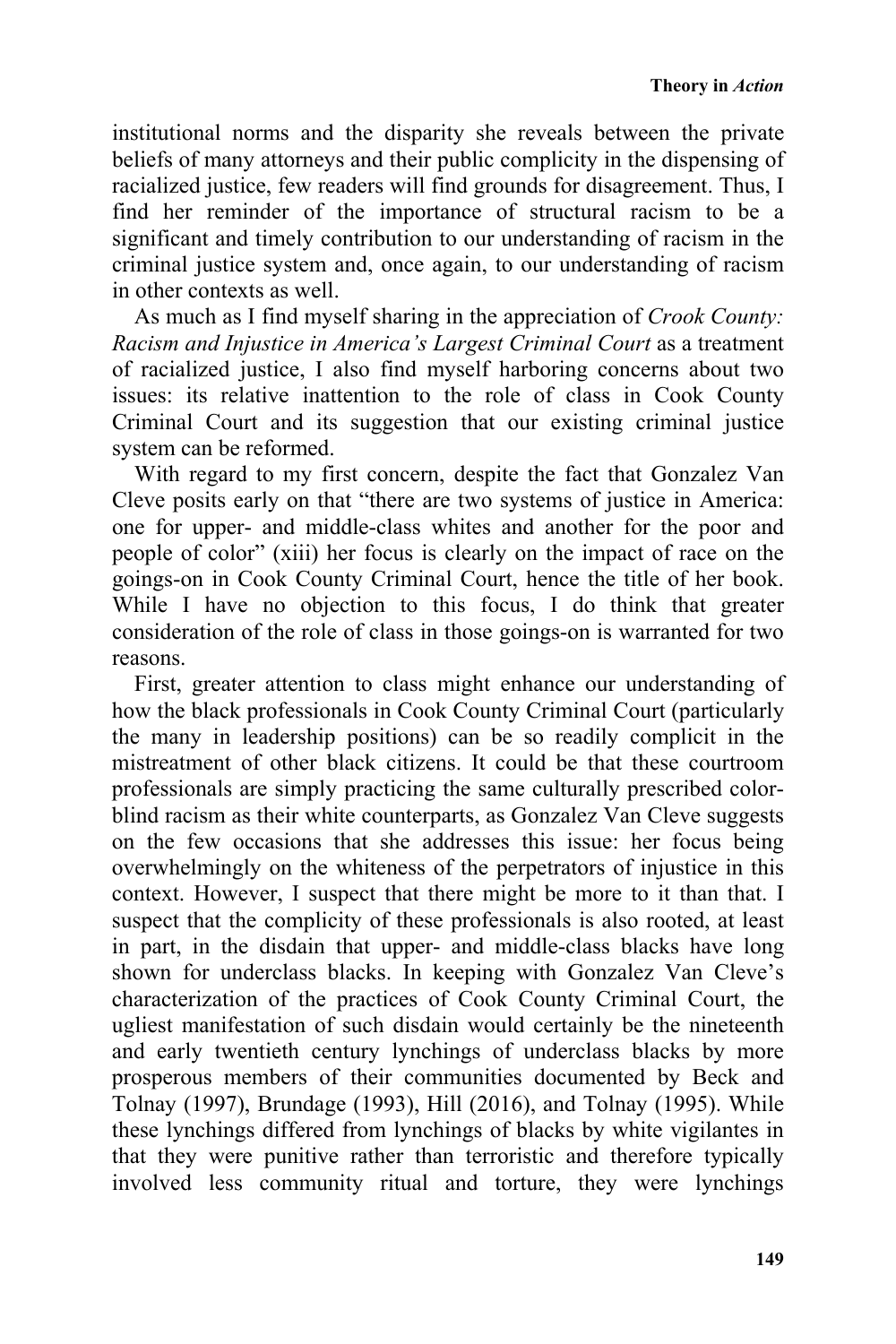nonetheless: extrajudicial executions of citizens. Other notable manifestations of such disdain would include the exclusion of the interests of the black underclass from early civil rights movement agendas noted by Wilson (1978); the flight from inner cities by upperand middle-class blacks once they gained access to suburban communities also noted by Wilson (1978); and the ongoing negative reactions of upper- and middle-class blacks to the presence of underclass blacks in and around their communities revealed in the ethnographies of Anderson (1999), Duck (2015), and Williams (2013). Given this history of disdain along with the class differences between the black courtroom professionals and the (overwhelmingly poor) black folks whose abuse they abet, I am convinced that the mope concept and its application in this setting are rooted in class as well as racial bigotry.

Second, greater attention to class might enhance our understanding of the similarities between the treatment of black defendants and their white counterparts who fail to exhibit upper-middle-class traits; treatment that is similar right down to the mocking of vernacular. It could be that whites perceived as being from the underclass are simply being "racialized" as Gonzalez Van Cleve suggests. However, once again I suspect that there might be more to it than that. I suspect that the treatment of these defendants is rooted, at least in part, in the disdain that upper- and middle-class people of all races have long shown for underclass whites. Again in keeping with Gonzalez Van Cleve's characterization of the goings-on at Crook County Criminal Court, the ugliest manifestation of such disdain would be the nineteenth and early twentieth century lynchings of underclass whites (oftentimes for minor offenses) by more prosperous members of their communities documented by Brundage (1993), Hill (2016), and Tolnay (1995). While these lynchings also differed from lynchings of blacks by white vigilantes in that they were punitive rather than terroristic and therefore typically involved less community ritual and torture, they too were lynchings nonetheless. Other notable manifestations of such disdain would include the deliberate inclusion of poor whites among those disenfranchised following reconstruction as described by Pildes (2002); the willingness of suburban communities to accept racial but not class integration observed by Wilson (2009); the draconian reaction to the (predominantly poor white) methamphetamine epidemic taken to task by Harvard Law Review (2006); the demeaning epithets widely used to describe underclass whites recounted by hooks (2000); and the ongoing belittlement of underclass whites in the media noted by both Hochschild (2018) and hooks (2000). Given this history of disdain and the class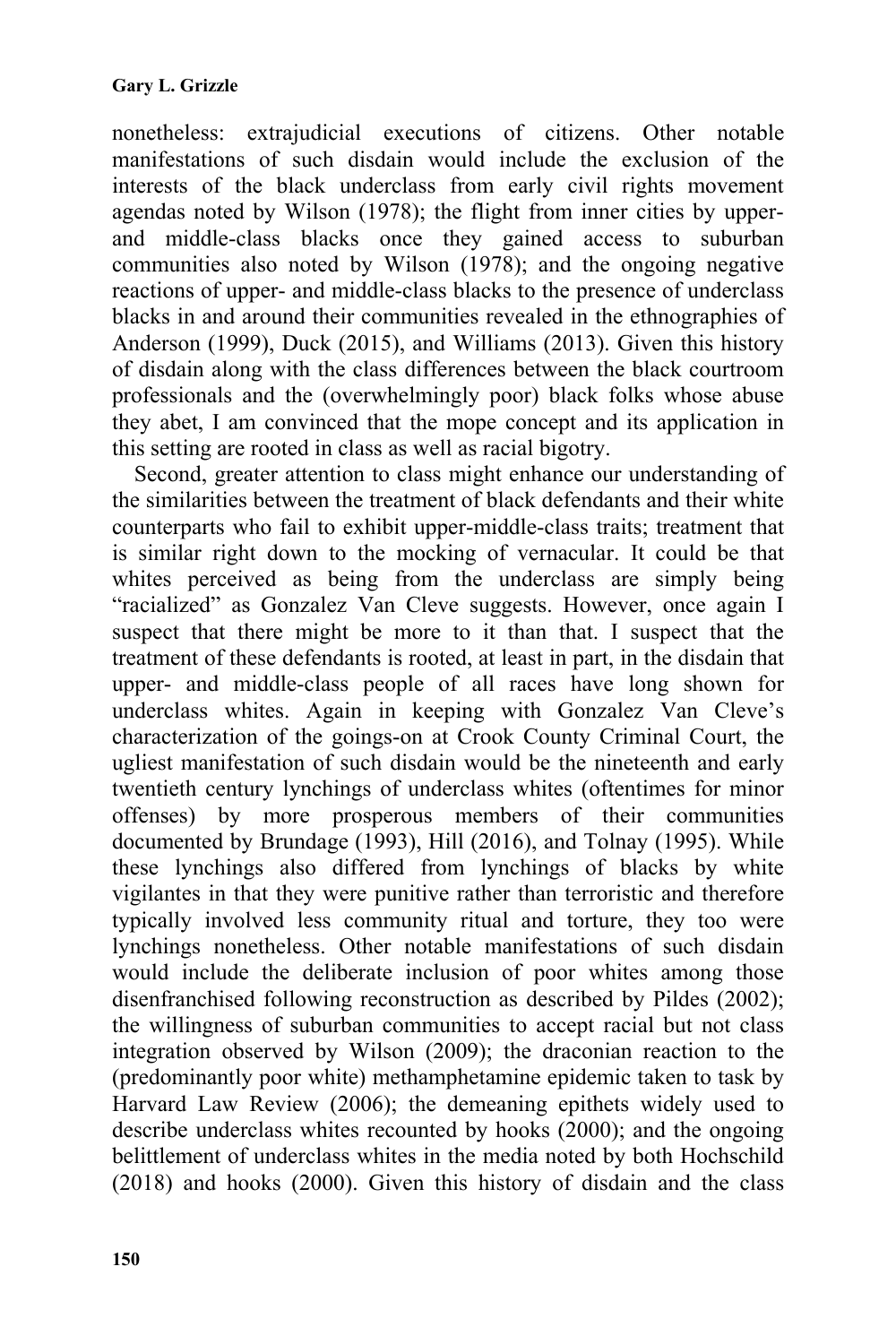disparities between the courtroom professionals and the white defendants they are wont to abuse, I am further convinced that the mope concept and its application in this setting are rooted in class as well as racial bigotry.

The foregoing is not meant to disparage Gonzalez Van Cleve's treatment of the role of race in Cook County Criminal Court. In fact, I find her depiction of the racist element in the goings-on in this setting beyond questioning and applaud her for calling these goings-on by their proper name: modern day lynchings. Rather, the foregoing is simply meant to point out that while the mopes being lynched in this venue might or might not share racial designations, they do share underclass status in the eyes of courtroom professionals and to suggest that their mistreatment stems at least in part from our history of class bigotry. And while it is important to note that the mope label is more readily and tenaciously applied to black folks than to white folks in Cook County Criminal Court, this does not negate the importance of class: it simply confirms the importance of explicitly exploring the intersection of race and class. The absence of such exploration leaves me mildly concerned that Gonzalez Van Cleve missed an opportunity to demonstrate the need for intersectional analysis in our explorations of race.

With regard to my second concern, I am not as certain as I once was that our criminal justice system can be reformed. In fact, through reading Gonzalez Van Cleve's account of the goings-on in Cook County Criminal Court I acquired a new appreciation for Bianchi's (2017) call for the abolishment of our current criminal justice system and its replacement with one based on reparative justice. I did so because Gonzalez Van Cleve's account convinced me that he is correct when he depicts of our current system as one that wantonly and permanently stigmatizes those accused of violating criminal law while offering them no opportunity for redemption; provides victims of wrongdoing little opportunity to receive any form of meaningful compensation; and preys on our most disadvantaged populations. Thus, I am now all but convinced that a system like the one portrayed in this book with its immense retributive and discretionary power over the lives of others cannot be reformed and must be replaced with one in line with our reparative approach to civil law as Bianchi suggests. While Bianchi acknowledges that articulating the workings of a system based on reparative justice is still in its infancy, after reading C*rook County* I for one am about ready to join the conversation.

The preceding is not meant to entirely dismiss Gonzalez Van Cleve's recommendations for ameliorating the problems she identifies. In fact, I agree that increased scrutiny is likely our most expeditious path to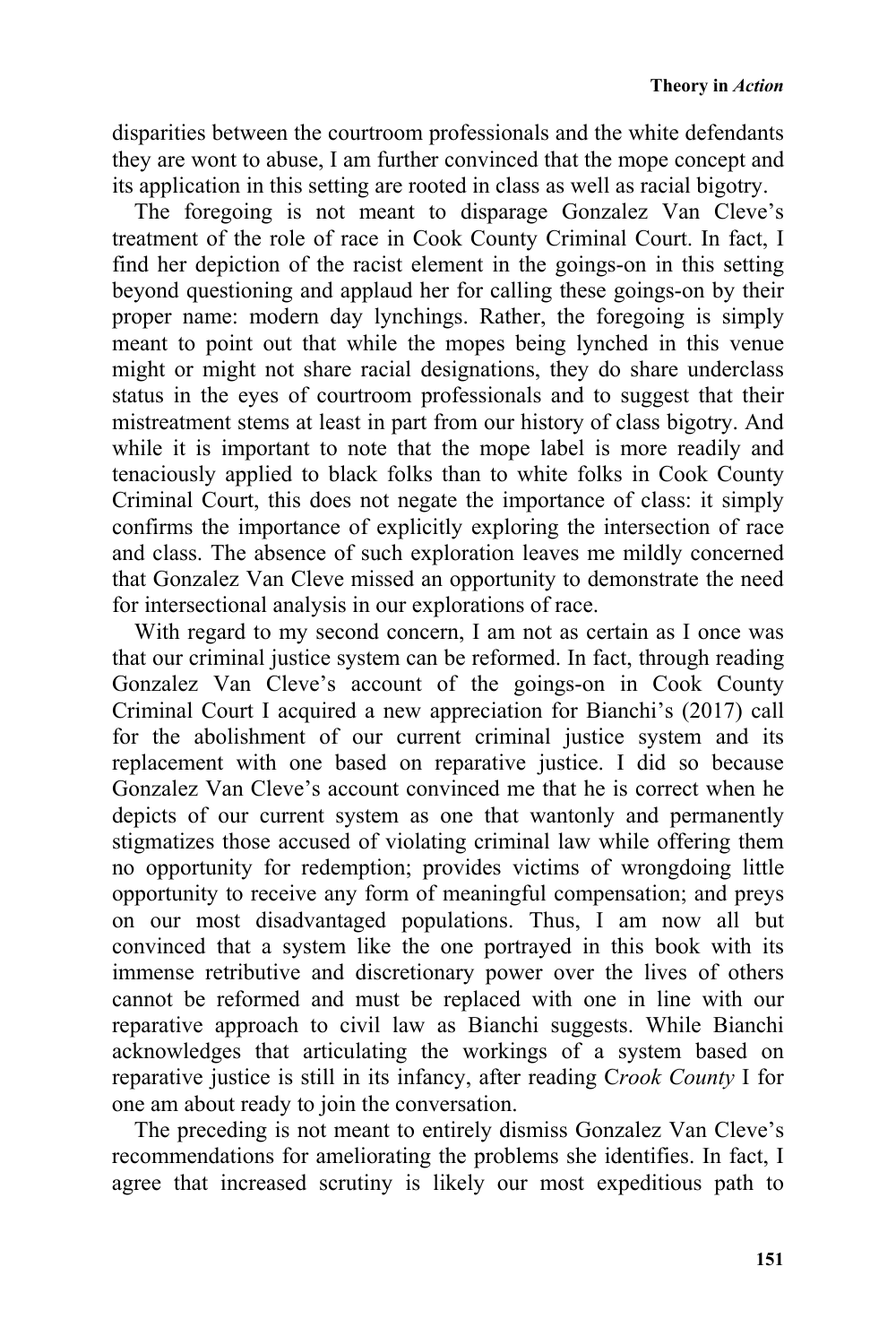## **Gary L. Grizzle**

bringing about change in our existing criminal justice system. Rather, the preceding is simply meant to point out that increased scrutiny, even if it results in everyone being treated with dignity and respect for their rights, has daunting limitations in a system based on punitive justice. These limitations leave me disturbingly concerned that Gonzalez Van Cleve's call to action is inadequate for addressing the problems of a completely misguided criminal justice system.

While I find myself to be more attached to class as an explanatory variable and less optimistic about the possibility of reforming our current criminal justice system than Gonzalez Van Cleve, this does nothing to lessen my admiration for this fine scholarly work. Her vivid account of the contemporary precariousness of the rule law and its link to our darker days of less covert lynchings is an invaluable contribution and should be greatly appreciated by the general public and academics alike. I hope that Gonzalez Van Cleve has the opportunity to continue mining the methodological, theoretical, and practical implications of her unique and priceless data and I look forward to hearing more from her in the future.

## **REFERENCES**

- Anderson, Elijah. 1999. *Code of the Street: Decency, Violence, and the Moral Life of the Inner City.* New York: W. W. Norton & Company.
- Bianchi, Herman. 2017. "Abolition: Assensus and Sanctuary." *Justice, Power and Resistance* 1(1):47-63.
- Beck. E. M. and Stewart Tolnay. 1997. "When Race Didn't Matter: Black and White Mob Violence Against Their Own Color." Pp. 132- 154 in *Under Sentence of Death: Lynching in the South,* edited by W. Fitzhugh Brundage. Chapel Hill: University of North Carolina Press.
- Brundage, W. Fitzhugh. 1993. *Lynching in the New South: Georgia and Virginia, 1880-1930.* Urbana and Chicago: University of Illinois Press.
- Duck, Waverly. 2015. *No Way Out: Precarious living in the Shadow of Poverty and Drug Dealing.* Chicago: The University of Chicago Press. https://doi.org/10.7208/chicago/9780226298238.001.0001.
- Harvard Law Review. 2006. "Cooking up Solutions for a Cooked up Menace: Responses to Methamphetamine in a Federal System." *Harvard Law Review* 119(8):2508-2529.
- Hill, Karlos. 2016. *Beyond the Rope: The Impact of Lynching on Black Culture and Memory.* Cambridge: Cambridge University Press. https://doi.org/10.1017/CBO9781107358539.
- hooks, bell. 2000. *Where We Stand: Class Matters.* New York: Routledge.